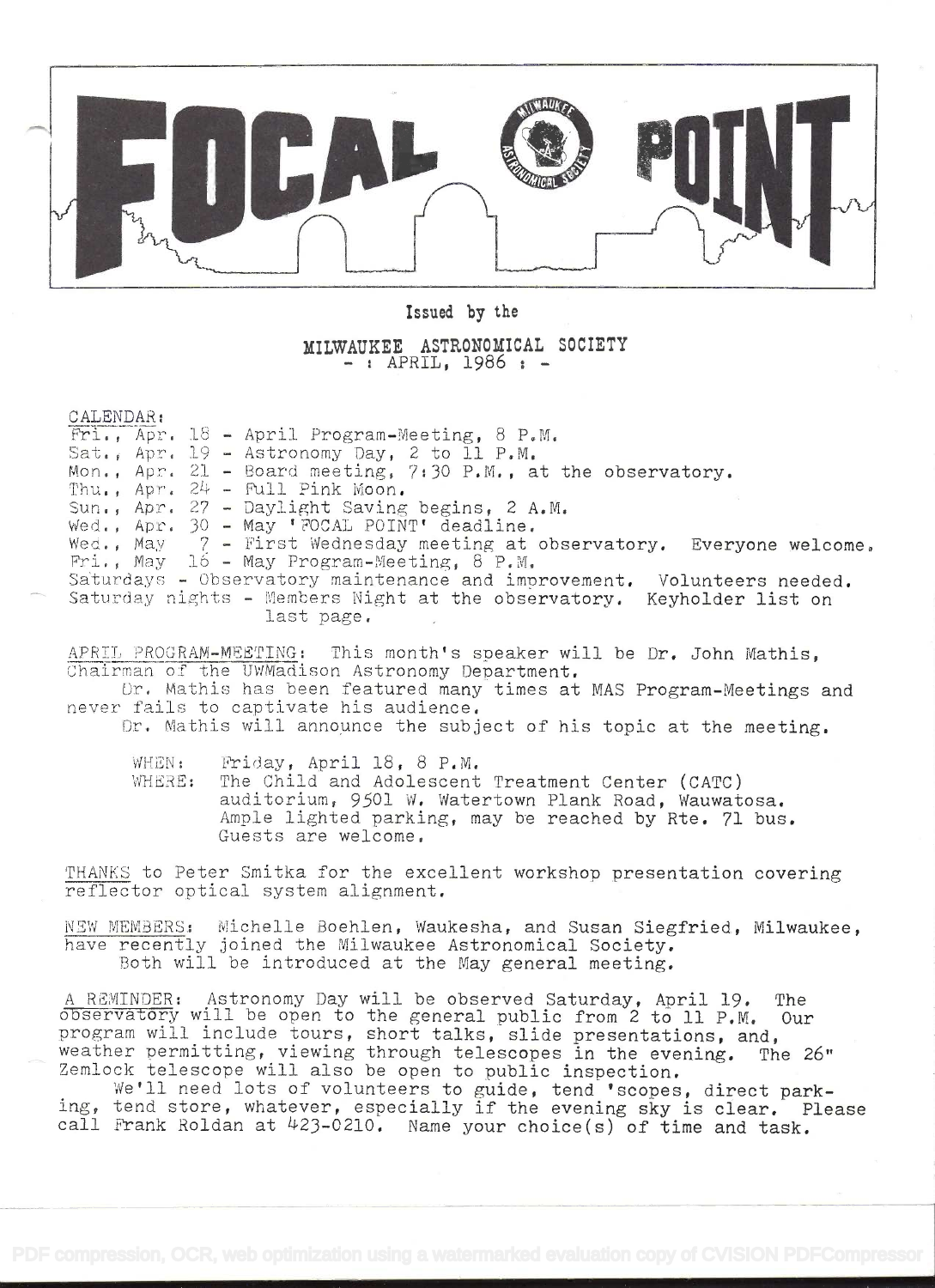OBSERVATORY NEWS (BY OBS. DIR. GERRY SAMOLYK):

The MAS cooperates with several national organizations in observing projects. The following people coordinate these projects:

IOTA

Lunar Occultations: Prank Roldan (423-0210). Grazing Occultations: Paul Borchardt (445-1181), Gerry Samolyk (475-9418). Minor Planet Occultations: John Asztalos (258-5626). ALPO - Planetary: Terry Ross (784-2093), AAVSO – Variable Stars: Gerry Samolyk (475–9418). IHW - Comet Halley watch: Brian Cieslak (679-9663).

Other Projects:

Messier & Herschel Objects: Lee Keith (962-2856). Open House: Frank Roldan (423-0210). 65cm Scope: Gerry Samolyk (475-9418). Grounds: Someone will be needed to cut the grass this summer. Light Pollution: John Asztalos (258-5626), Librarian: A new librarian will be needed this July.

Four top priority work projects will need attention this summer:

New building roof & flashing: John Asztalos (258-5626). New dome shutter: Frank Roldan (423-0210). Repaint 'A' dome: Dick Wiesen (781-4757), Floor repair in lecture hall: Nick Nichols (542-2055).

If you wish to participate or can help in any of the above areas contact the person listed,

Until the observatory grounds dry out, please park south of the upper parking lot chain, Stay on the road if you must drive to the buildings.

Some mirrors will soon be sent away for resilvering.

OPEN HOUSE: The MAS will again present several observatory Open Houses, They will occur bi-weekly from June 13 through September 12, The same type of assistance as for Astronomy Day is needed, We can expect many guests on decent nights, especially since most of the planets will be favorably placed for viewing this summer.

Please keep the insert with this month's "FOCAL POINT." It briefly outlines each bi-weekly program and also has a map showing the observatory location and access roads,

FOR SALE: 8" Celestron reflector with high transmission coating, offaxis guide, dual axis drive corrector, Plossl and orthoscopic eyepieces, filter set, dew cap, dryer, adjustable heavy duty tripod (will include custom pier mount if desired), and more. Price, \$1150. Please call Jim Jordan, 457-2076.

FOR SALE: Visored caps, colored blue and white, with the MAS logo,  $\overline{\text{Adjustable}}$  to any size.  $\frac{4}{4000}$ . Please call Frank Roldan at 423-0210.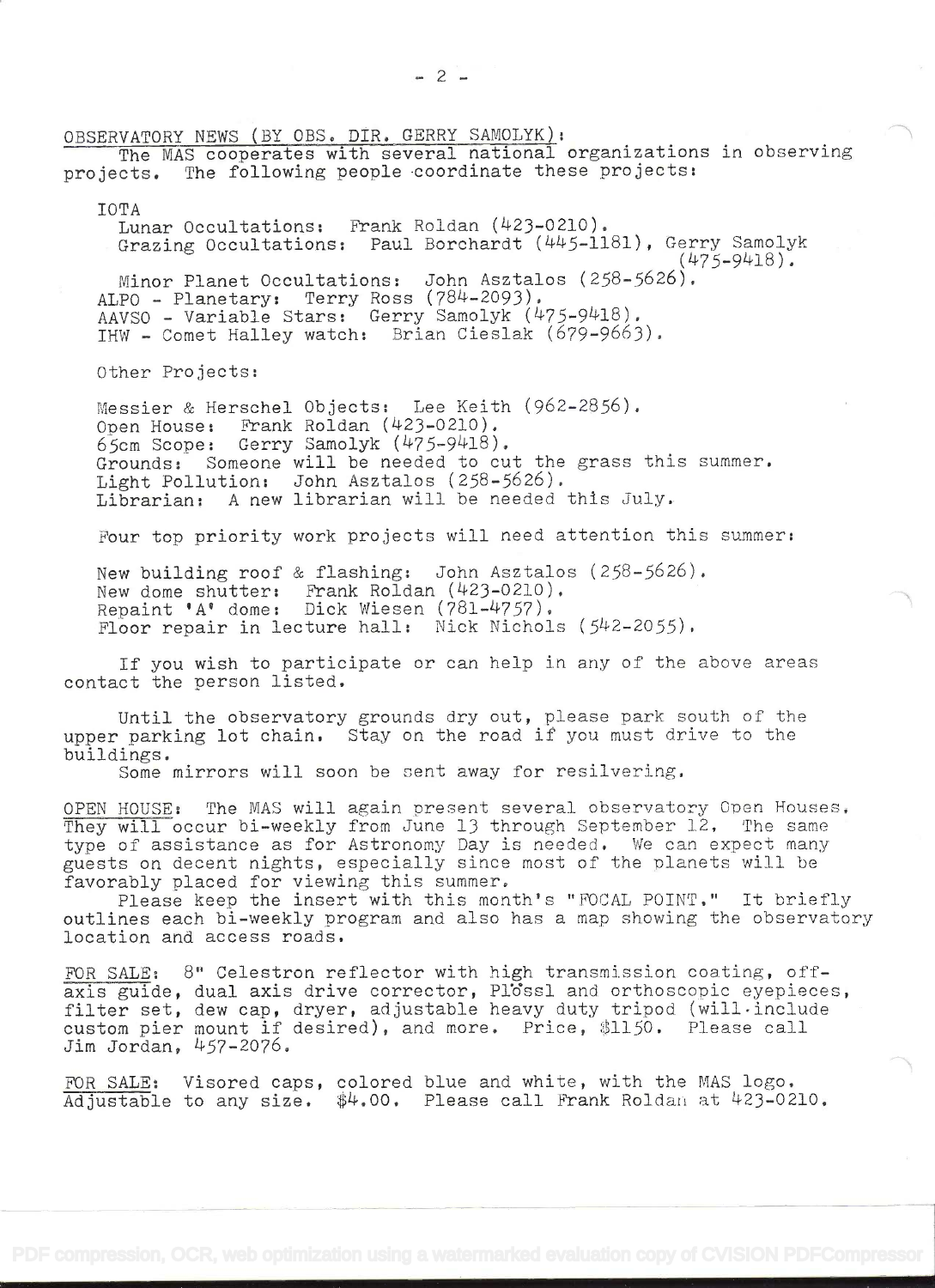| GRAZING OCCULTATION EXPEDITIONS: |  |  |
|----------------------------------|--|--|
|                                  |  |  |

| _________<br>NTGHT<br>つせ | MAG | TIME                 | SUNLIGHT<br>$\%$<br><b><i><u>STERN COMMENTANT</u></i></b> | ANGLE<br>CUSF<br>and a fact the company of the CEO and the company of the CEO and the CEO and the CEO and the CEO and the CEO and | RATING<br><b>Committee of the Committee of Committee</b> |  |
|--------------------------|-----|----------------------|-----------------------------------------------------------|-----------------------------------------------------------------------------------------------------------------------------------|----------------------------------------------------------|--|
| Apr<br>$\mathcal{L}$ and |     | PM<br>3 <sup>T</sup> | or<br>ົ                                                   | 7N                                                                                                                                | Marginal                                                 |  |

For details, call Gerry Samolyk  $(475-9418)$ .<br>For go-nogo, call Virgil Tangney  $(327-7976)$ .

Participants in graze expeditions can deduct expenses for tax purposes. Gerry Samolyk has forms.

A good  $1\frac{1}{2}$  mile wide profile of the moon was observed during the March 19-20 graze of the double star ZC 4900. Despite adverse conditions and a small turnout, at least 21 contacts were made.

<sup>A</sup>special request for observations of U Gem, Z Cam, and SS Cyg has been received for mid-April. Details at the observatory.

METEOR SHOWER PEAK DATE, TIME, AND RADIANT DIR. MOON AGE PEAK RATE/HR.<br>Lyrids 10-15 Lyrids April 21, 3 A.M., from South 12d 10-15<br>Eta Aquarids May 4, 3 A.M., from Southeast 25d 10-40 Aquarids May  $4$ , 3 A.M., from Southeast<br>(Eta Aquarids are associated with Comet Halley).

Best viewing is between midnight and dawn. Peak rate may occur several days before or after maximum. On any normal night, an observer should see from 5 to 10 meteors per hour.

COMET HALLEY UPDATE: By the time you receive this newsletter, the earth and Comet Halley will have made their closest approach (39 million miles), then both will go their separate ways.<br>On April l0th, in the southern sky, Comet Halley will be treetop

high at about 2 in the morning, shining at about mag. 2. Only its tail may be visible. It rises earlier and higher, but dimmer, each day, becoming visible in the evening sky on the 14th. After April 19, the waxing moon begins to interfere (full on the 24th).

As May approaches, the moon wanes, Comet Halley rises higher and earlier, becoming smaller and fainter as it moves toward the southwest and heads for the cold void in space it calls home.

Binoculars or a telescope using low power will greatly aid viewing.

<sup>A</sup>COURSE OF INTEREST to the general public, "THE SPRING SKY," will be offered by UWMilwaukee, beginning Thursday, May 1, in the Manfred Olson Planetarium. The instructor will be Director John Harmon.

Topics will cover telescopes and other astronomical instruments; our "newly discovered" solar system; stars; galaxies; the heavens through<br>the naked eye; "Big Bang" and other theories of the universe; possibility our "newly discovered" solar system; stars; galaxies; the heavens through<br>the naked eye; "Big Bang" and other theories of the universe; possibility<br>of extraterrestial life; and astro-photography.<br>Classes will be held on fi

in the Manfred Olson Planetarium, University of Wisconsin-Milwaukee, 1902 E. Kenwood Blvd. (corner of Kenwood & Cramer). The fee is \$36 for adult registration and \$18 for each teenager from the adult's immediate family. (1,0 CEU may be earned.) The late hour is necessary because participants will use UWM telescopes for observation. Attendees may use<br>their own instruments if they prefer.

For more information please call 224-4196 and ask about course No. E-656 - THE SPRING SKY.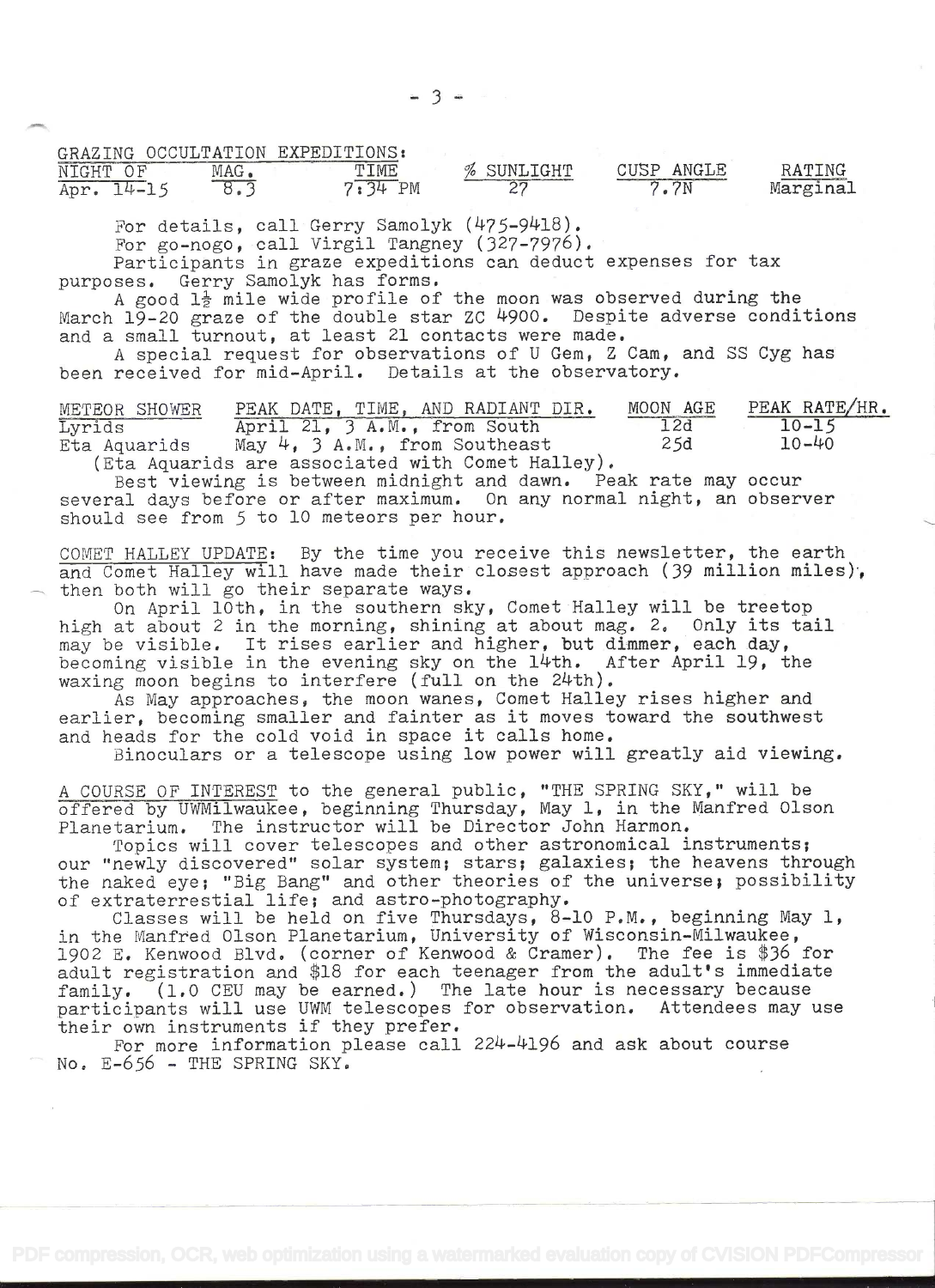FRIENDS OF UW-ASTRONOMY wants to form a network of amateur astronomy societies. As a FRIEND you will help this organization to participate in various outreach projects.

By joining FRIENDS OF UW-ASTRONOMY you will receive a year's subscription to a bi-annual newsletter filled with non-technical information about new developments in astronomy at the UW-Madison and be invited to the FRIENDS Open House at the Washburn Observatory near Madison. You'll also be informed about scheduled public activities such as open observatory nights and public lectures. Annual memberships are \$10.

For full details write FRIENDS OF UW-ASTRONOMY c/o Space Astronomy Laboratory, 1150 University Ave., Madison, Wi. 53706.

MEMBER'S NIGHT KEYHOLDERS:

|  | Apr. 12 W. Tuerck | 782-2844 |  | May 3 J. Asztalos | 258-5626 |
|--|-------------------|----------|--|-------------------|----------|
|  | 19 V. Tangney     | 327-7976 |  | 10 H. Auchter     | 542-2158 |
|  | 26 Dr. R. Wiesen  | 781-4757 |  | 17 R. Berry       | 442-4267 |

DIRECTORY: President - Daniel Koehler - 662-2987 Vice President - Dr, Richard Wiesen - 781-4757 Prog. Chairperson - Thomas Renner - l-392-2799 Secretary - Brian Ganiere - 258-5626 Treasurer - James Toeller - 352-7144 Observatory Director - Gerry Samolyk - 475-9418 Asst. Obs. Director - John Asztalos - 258-5626 Special Observatory Activities Scheduler - Brian Cieslak - 679-9663 FOCAL POINT Editor - LeRoy Simandl - 933-3052 MAS Observatory - 18850 W. Observatory Rd.., New Berlin - 542-9071

MAY FOCAL POINT DEADLINE - WEDNESDAY, APRIL 30.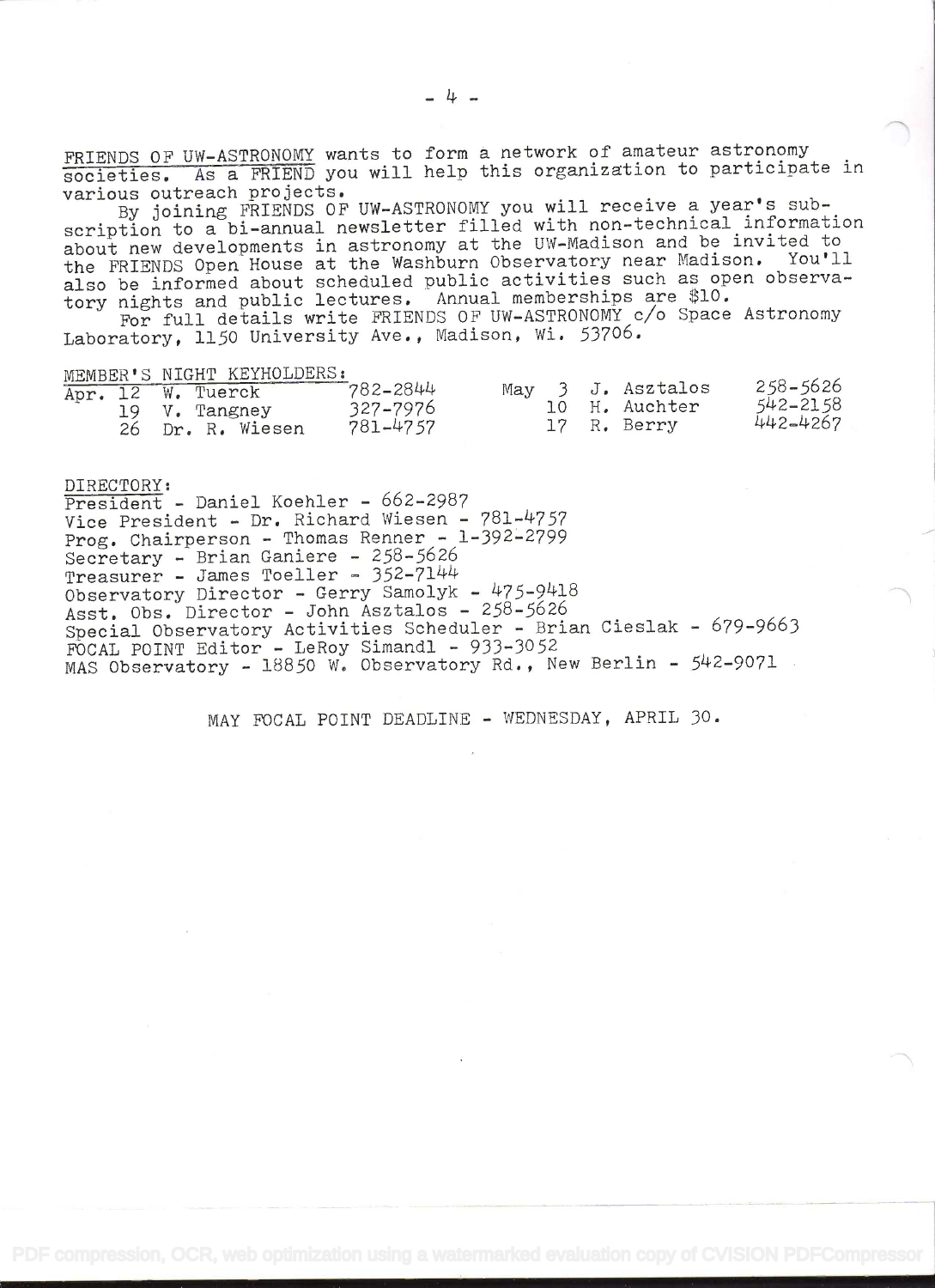

# **MILWAUKEE ASTRONOMICAL SOCIETY OPEN HOUSE 1986**

The Milwaukee Astronomical Society will hold. "Publie Open Houses" at its observatory, located at 18850 W. Observatory Road, in the City of New Berlin (SEE MAP ON BACK). A short talk will be given several times during the evening, and everyone will be able to observe many celestial objects through our telescopes. "Open Houses" start at 8:00 p.m. on the following evenings:

### JUNE 13 THE MOON

The moon, two days before first quarter, will be the feature object for this evening. The formation of craters, mountains, and other features of our natural satellite will be explained.

### JUNE 27 GALAXIES

Many of the distant objects outside our solar system can only be seen through telescopes like the ones at our observatory. Join us in examining these wonders of the Universe. We will also study some of the constellations.

# JULY11 THE PLANETS

The solar system is our astronomical neighborhood. Recently, some of the planets have been visited by unmanned spacecraft. See pictures taken during these missions and observe some of the planets through our telescopes.

# JULY25 THE MILKY WAY

The Milky Way is that band of dim light that stretches across our night sky. It is also the name we have given to our galaxy. Tonight we will talk about and look at parts of our home galaxy.

### AUGUST 8 METEORS

As the Earth revolves around the Sun it comes across the remnants of comets. Small pieces of rock, etc, enter our atmosphere and burn up, giving off light. This event is called a meteor shower. Attend this lecture and learn about the upcoming Perseid meteor shower.

# AUGUST 22 DOUBLE STARS

Some of the stars that appear to our eyes as single light sources can be resolved into two or more stars with the aid cf a telescope. Our talk will cover the different types of double stars.

### SEPTEMBER 12 TELESCOPES

Telescopes are our eyes to the Universe. This evening we will discuss various types of telescopes, how they work and their different uses.

\$1.00 donations for parking will be greatly appreciated.

BRING A SWEATER OR JACKET.........THE MOSQUITOS BITE AND IT IS ALWAYS COOL!!!